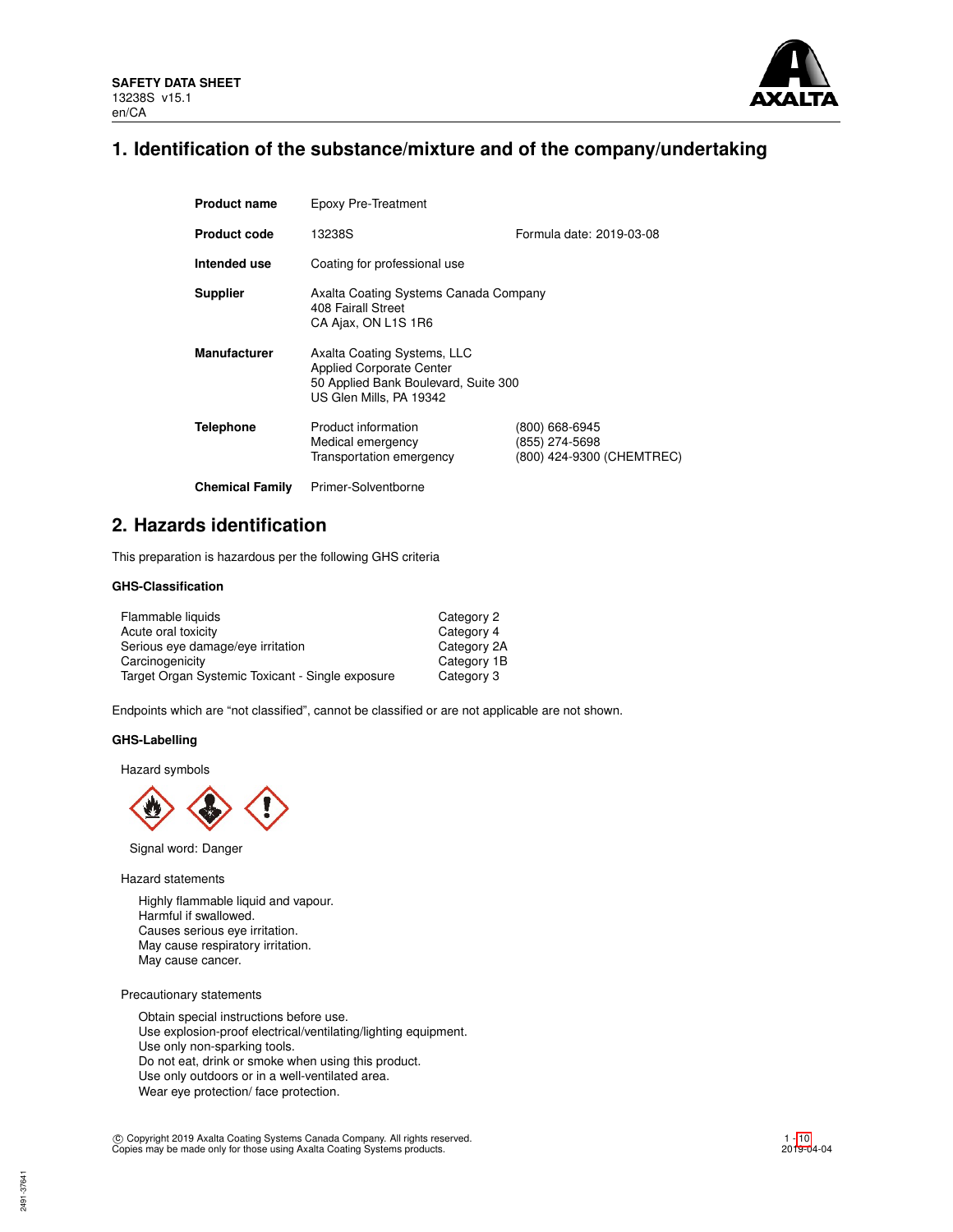

Wear protective gloves/ eye protection/ face protection. IF SWALLOWED: Immediately call a POISON CENTER/doctor. IF INHALED: Remove person to fresh air and keep comfortable for breathing. IF IN EYES: Rinse cautiously with water for several minutes. Remove contact lenses, if present and easy to do. Continue rinsing. If eye irritation persists: Get medical advice/ attention. Store in a well-ventilated place. Keep container tightly closed. Store locked up. Dispose of contents/container in accordance with local regulations. Keep away from heat, hot surfaces, sparks, open flames and other ignition sources. No smoking. Ground and bond container and receiving equipment. Take action to prevent static discharges. Avoid breathing dust/ fume/ gas/ mist/ vapours/ spray. IF ON SKIN (or hair): Take off immediately all contaminated clothing. Rinse skin with water or shower.

### **Other hazards which do not result in classification**

Intentional misuse by deliberately concentrating and inhaling the contents may be harmful or fatal.

**The following percentage of the mixture consists of ingredient(s) with unknown acute toxicity:** 22.7 %

# **3. Composition/information on ingredients**

Mixture of synthetic resins, pigments, and solvents

# **Components**

| CAS-No.        | Chemical name             | Concentration |
|----------------|---------------------------|---------------|
| 7789-06-2      | Strontium chromate        | 19.3%         |
| $108 - 10 - 1$ | Methyl isobutyl ketone    | 15.0%         |
| 123-42-2       | Diacetone alcohol         | $3 - 7%$      |
| 141-78-6       | Ethyl acetate             | $3 - 7%$      |
| 13463-67-7     | Titanium dioxide          | 2.7%          |
| 110-43-0       | Methyl amyl ketone        | 1 - 5%        |
| 78-93-3        | Methyl ethyl ketone       | 1 - 5%        |
| $100 - 41 - 4$ | Ethylbenzene              | 0.1%          |
| 1317-70-0      | Titanium dioxide, anatase | 0.1%          |
| 1330-20-7      | Xylene                    | $0.1 - 1.0\%$ |

Actual concentration ranges withheld as a trade secret. Non-regulated ingredients 40 - 50%

# **4. First aid measures**

#### **Eye contact**

Remove contact lenses. Irrigate copiously with clean, fresh water for at least 15 minutes, holding the eyelids apart. Seek medical advice.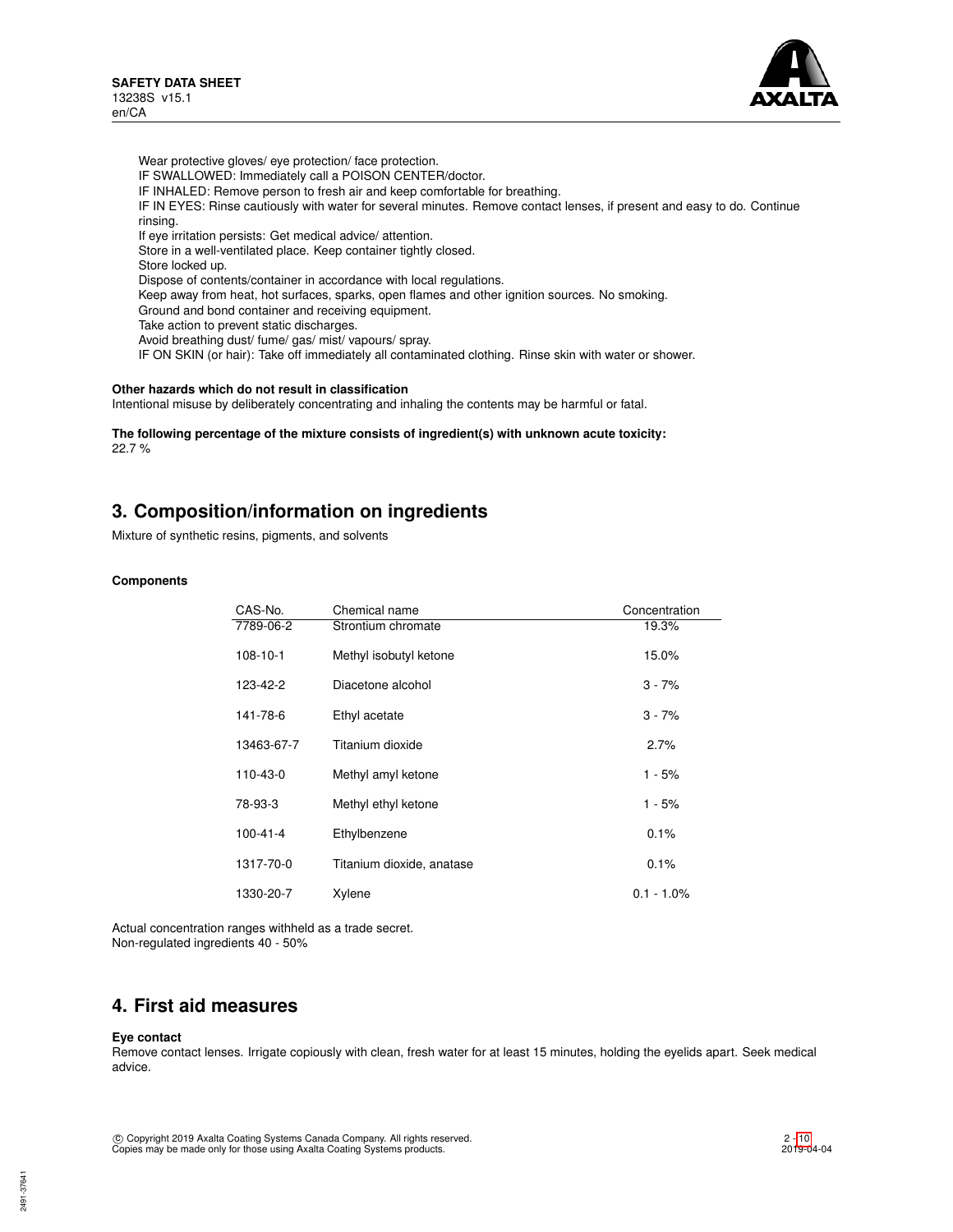

### **Skin contact**

Do NOT use solvents or thinners. Take off all contaminated clothing immediately. Wash skin thoroughly with soap and water or use recognized skin cleanser. If skin irritation persists, call a physician.

#### **Inhalation**

Avoid inhalation of vapour or mist. Move to fresh air in case of accidental inhalation of vapours. If breathing is irregular or stopped, administer artificial respiration. If unconscious place in recovery position and seek medical advice. If symptoms persist, call a physician.

#### **Ingestion**

If swallowed, seek medical advice immediately and show this safety data sheet (SDS) or product label. Do NOT induce vomiting. Keep at rest.

#### **Most Important Symptoms/effects, acute and delayed**

#### **Inhalation**

May cause nose and throat irritation. May cause nervous system depression characterized by the following progressive steps: headache, dizziness, nausea, staggering gait, confusion, unconsciousness. Reports have associated repeated and prolonged overexposure to solvents with permanent brain and nervous system damage.

#### **Ingestion**

May result in gastrointestinal distress.

#### **Skin or eye contact**

May cause irritation or burning of the eyes. Repeated or prolonged liquid contact may cause skin irritation with discomfort and dermatitis.

#### **Indication of Immediate medical attention and special treatment needed if necessary**

No data available on the product. See section 3 and 11 for hazardous ingredients found in the product.

# **5. Firefighting measures**

#### **Suitable extinguishing media**

Universal aqueous film-forming foam, Carbon dioxide (CO2), Dry chemical

#### **Extinguishing media which shall not be used for safety reasons**

High volume water jet

#### **Hazardous combustion products**

CO, CO2, smoke, and oxides of any heavy metals that are reported in "Composition, Information on Ingredients" section.

#### **Fire and Explosion Hazards**

Flammable liquid. Vapor/air mixture will burn when an ignition source is present.

#### **Special Protective Equipment and Fire Fighting Procedures**

Full protective flameproof clothing should be worn as appropriate. Wear self-contained breathing apparatus for firefighting if necessary. In the event of fire, cool tanks with water spray. Do not allow run-off from fire fighting to enter public sewer systems or public waterways.

# **6. Accidental release measures**

#### **Procedures for cleaning up spills or leaks**

Ventilate area. Remove sources of ignition. Prevent skin and eye contact and breathing of vapor. Wear a properly fitted air-purifying respirator with organic vapor cartridges (NIOSH approved TC-23C), eye protection, gloves and protective clothing. Confine, remove with inert absorbent, and dispose of properly.

### **Environmental precautions**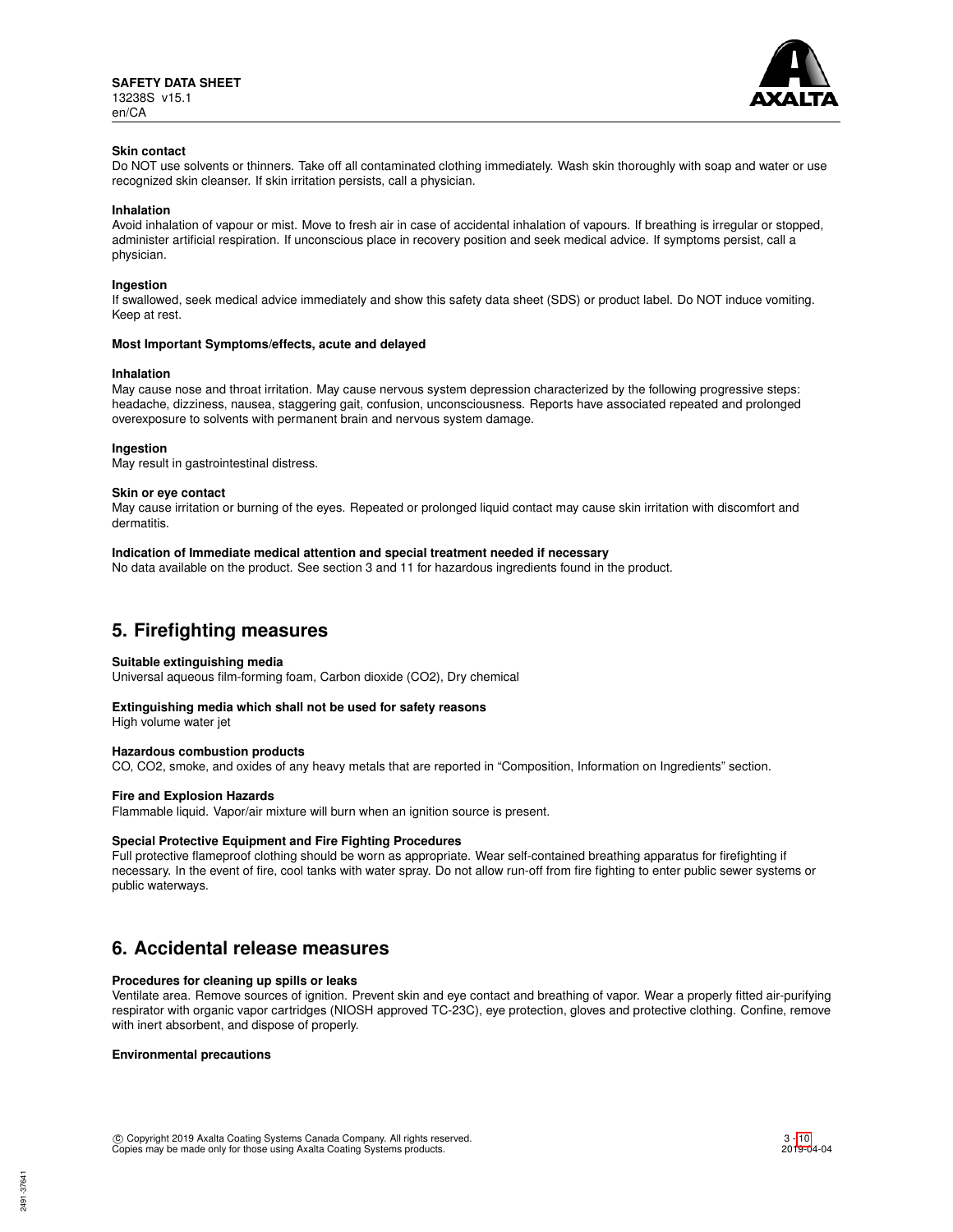

Do not let product enter drains. Notify the respective authorities in accordance with local law in the case of contamination of rivers, lakes or waste water systems.

# **7. Handling and storage**

#### **Precautions for safe handling**

Observe label precautions. Keep away from heat, sparks, flame, static discharge and other sources of ignition. VAPORS MAY CAUSE FLASH FIRE. Close container after each use. Ground containers when pouring. Do not transfer contents to bottles or unlabeled containers. Wash thoroughly after handling and before eating or smoking. Do not store above 49 °C (120 °F). If material is a coating: do not sand, flame cut, braze or weld dry coating without a NIOSH approved air purifying respirator with particulate filters or appropriate ventilation , and gloves. Combustible dust clouds may be created where operations produce fine material (dust). Avoid formation of significant deposits of material as they may become airborne and form combustible dust clouds. Build up of fine material should be cleaned using gentle sweeping or vacuuming in accordance with best practices. Cleaning methods (e.g. compressed air) which can generate potentially combustible dust clouds should not be used.

#### **Advice on protection against fire and explosion**

Solvent vapours are heavier than air and may spread along floors. Vapors may form explosive mixtures with air and will burn when an ignition source is present. Always keep in containers of same material as the original one. Never use pressure to empty container: container is not a pressure vessel. The accumulation of contaminated rags may result in spontaneous combustion. Good housekeeping standards and regular safe removal of waste materials will minimize the risks of spontaneous combustion and other fire hazards.

### **Storage**

### **Requirements for storage areas and containers**

Observe label precautions. Store in a dry, well ventilated place away from sources of heat, ignition and direct sunlight. No smoking. Prevent unauthorized access. Containers which are opened must be carefully resealed and kept upright to prevent leakage.

### **Advice on common storage**

Store separately from oxidizing agents and strongly alkaline and strongly acidic materials.

# **8. Exposure controls/personal protection**

# **Engineering controls and work practices**

Provide adequate ventilation.This should be achieved by a good general extraction and -if practically feasible- by the use of a local exhaust ventilation.If these are not sufficient to maintain concentrations of particulates and solvent vapour below the OEL, suitable respiratory protection must be worn.

# **National occupational exposure limits**

| CAS-No.        | Chemical name          | Source Time  | Type        | Value                  | Note              |
|----------------|------------------------|--------------|-------------|------------------------|-------------------|
| 7789-06-2      | Strontium chromate     | ACGIH 8 hr   | <b>TWA</b>  | $0.5 \,\mathrm{uq/m3}$ | Cr(VI)            |
|                |                        | OSHA 8 hr    | <b>TWA</b>  | 5 uq/m3                | Cr(VI)            |
| $108 - 10 - 1$ | Methyl isobutyl ketone | ACGIH 15 min | <b>STEL</b> | 75 ppm                 |                   |
|                |                        | ACGIH 8 hr   | <b>TWA</b>  | 20 ppm                 |                   |
|                |                        | OSHA 8 hr    | <b>TWA</b>  | $100$ ppm              |                   |
| 123-42-2       | Diacetone alcohol      | <b>ACGIH</b> | <b>TLV</b>  | 50 ppm                 |                   |
|                |                        | <b>OSHA</b>  | <b>TWA</b>  | 50 ppm                 |                   |
| 141-78-6       | Ethyl acetate          | ACGIH 8 hr   | <b>TWA</b>  | $400$ ppm              |                   |
|                |                        | OSHA 8 hr    | <b>TWA</b>  | $400$ ppm              |                   |
| 13463-67-7     | Titanium dioxide       | OSHA 8 hr    | <b>TWA</b>  | $15 \,\mathrm{mq/m}$   | <b>Total Dust</b> |
| 110-43-0       | Methyl amyl ketone     | ACGIH 8 hr   | <b>TWA</b>  | 50 ppm                 |                   |
|                |                        | OSHA 8 hr    | TWA         | $100$ ppm              |                   |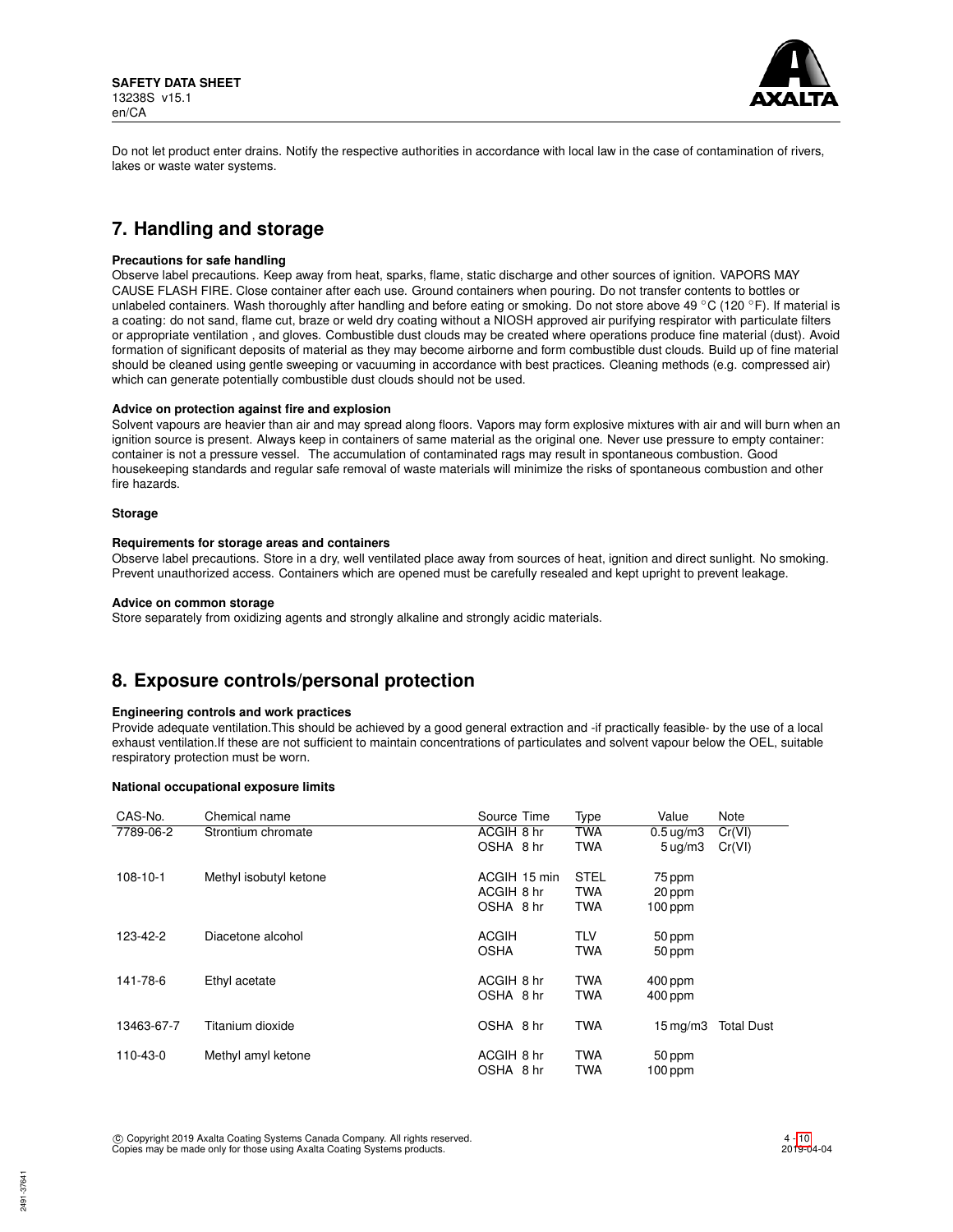**SAFETY DATA SHEET**

13238S v15.1 en/CA



| CAS-No.        | Chemical name       | Source Time                             | Type                             | Value                               | Note |
|----------------|---------------------|-----------------------------------------|----------------------------------|-------------------------------------|------|
| 78-93-3        | Methyl ethyl ketone | ACGIH 8 hr<br>OSHA 8 hr                 | TWA<br><b>TWA</b>                | $200$ ppm<br>200 ppm                |      |
| $100 - 41 - 4$ | Ethylbenzene        | ACGIH 8 hr<br>OSHA 8 hr                 | <b>TWA</b><br><b>TWA</b>         | 20 ppm<br>$100$ ppm                 |      |
| 1330-20-7      | Xylene              | ACGIH 15 min<br>ACGIH 8 hr<br>OSHA 8 hr | <b>STEL</b><br>TWA<br><b>TWA</b> | $150$ ppm<br>$100$ ppm<br>$100$ ppm |      |
| C <sub>1</sub> |                     |                                         |                                  |                                     |      |

**Glossary**

CEIL Ceiling exposure limit

STEL Short term exposure limit

TWA Time weighted average

TWAE Time-Weighted Average

### **Protective equipment**

Personal protective equipment should be worn to prevent contact with eyes, skin or clothing.

### **Respiratory protection**

Do not breathe vapors or mists. Wear a properly fitted air-purifying respirator with organic vapor cartridges (NIOSH approved TC-23C) and particulate filter (NIOSH TC-84A) during application and until all vapors and spray mists are exhausted. In confined spaces, or in situations where continuous spray operations are typical, or if proper air-purifying respirator fit is not possible, wear a positive pressure, supplied-air respirator (NIOSH TC-19C). In all cases, follow respirator manufacturer's directions for respirator use. Do not permit anyone without protection in the painting area.

# **Eye protection**

Desirable in all industrial situations. Goggles are preferred to prevent eye irritation. If safety glasses are substituted, include splash guard or side shields.

### **Skin and body protection**

Neoprene gloves and coveralls are recommended.

#### **Hygiene measures**

Wash skin thoroughly with soap and water or use recognized skin cleanser. Do NOT use solvents or thinners.

# **Environmental exposure controls**

Do not let product enter drains.

# **9. Physical and chemical properties**

# **Appearance**

**Form:** liquid **Colour:** yellow

| $11^{\circ}$ C    |
|-------------------|
| 1.2%              |
| 11.4%             |
| Slower than Ether |
| 11.3 hPa          |
| moderate          |
| 3.46              |
| $70^{\circ}$ C    |
| $-84 - 1700$ °C   |
| 11.55             |
| 1.38              |
|                   |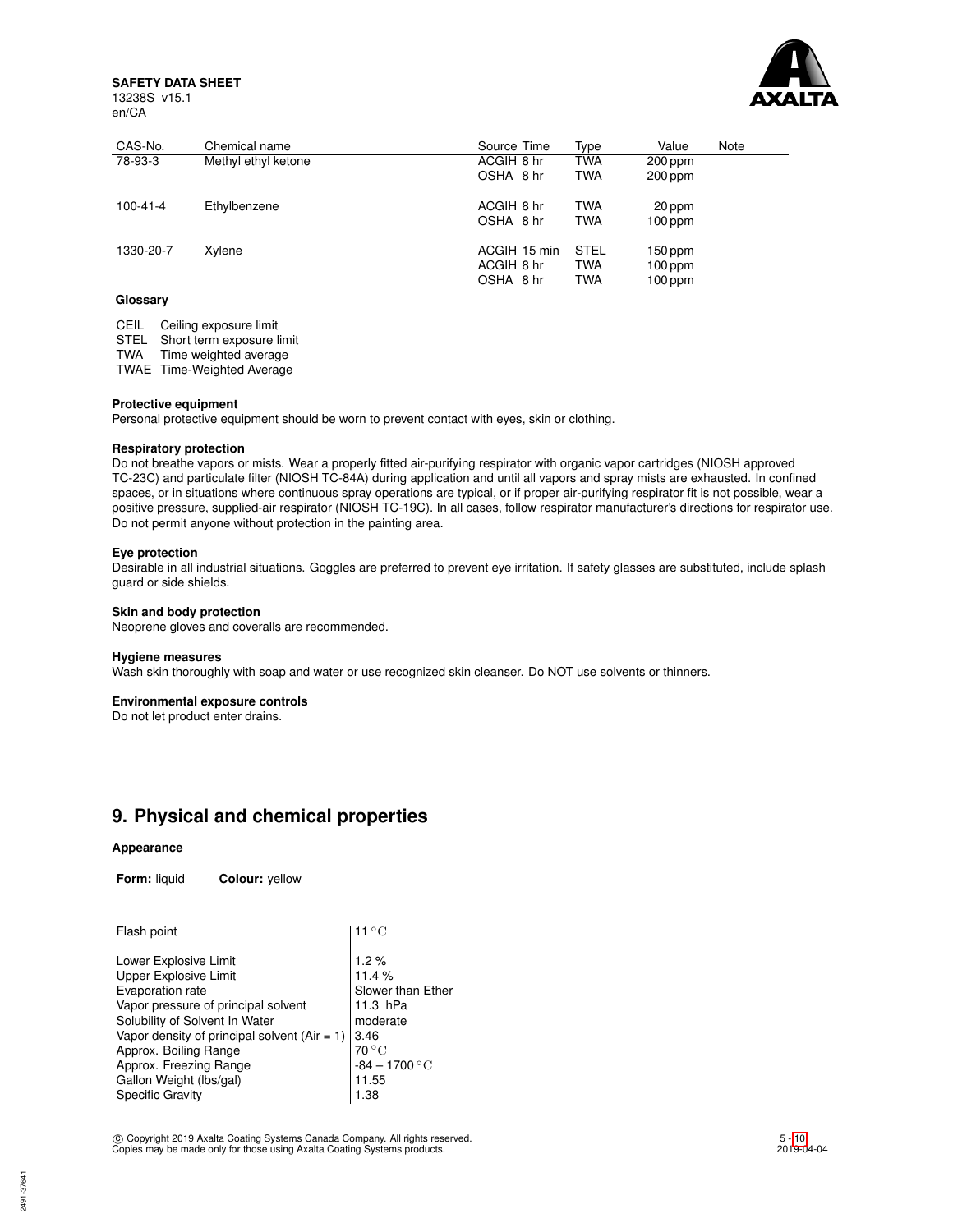

Percent Volatile By Volume | 54.81% Percent Volatile By Weight 33.05%<br>Percent Solids By Volume 45.19% Percent Solids By Volume 45.19%<br>Percent Solids By Weight 66.95% Percent Solids By Weight pH (waterborne systems only) Not applicable Partition coefficient: n-octanol/water | No data available Ignition temperature 393 °C DIN 51794<br>Decomposition temperature Not applicable. Decomposition temperature Viscosity  $(23 °C)$  Not applicable. ISO 2431-1993

# **10. Stability and reactivity**

# **Stability**

Stable

# **Conditions to avoid**

Stable under recommended storage and handling conditions (see section 7).

### **Materials to avoid**

None reasonably foreseeable.

#### **Hazardous decomposition products**

When exposed to high temperatures may produce hazardous decomposition products such as carbon monoxide and dioxide, smoke, oxides of nitrogen.

# **Hazardous Polymerization**

Will not occur.

# **Sensitivity to Static Discharge**

Solvent vapors in air may explode if static grounding and bonding is not used during transfer of this product.

#### **Sensitivity to Mechanical Impact**

None known.

# **11. Toxicological information**

# **Information on likely routes of exposure**

#### **Inhalation**

May cause nose and throat irritation. May cause nervous system depression characterized by the following progressive steps: headache, dizziness, nausea, staggering gait, confusion, unconsciousness. Reports have associated repeated and prolonged overexposure to solvents with permanent brain and nervous system damage.

#### **Ingestion**

May result in gastrointestinal distress.

### **Skin or eye contact**

May cause irritation or burning of the eyes. Repeated or prolonged liquid contact may cause skin irritation with discomfort and dermatitis.

**Delayed and immediate effects and also chronic effects from short and long term exposure:**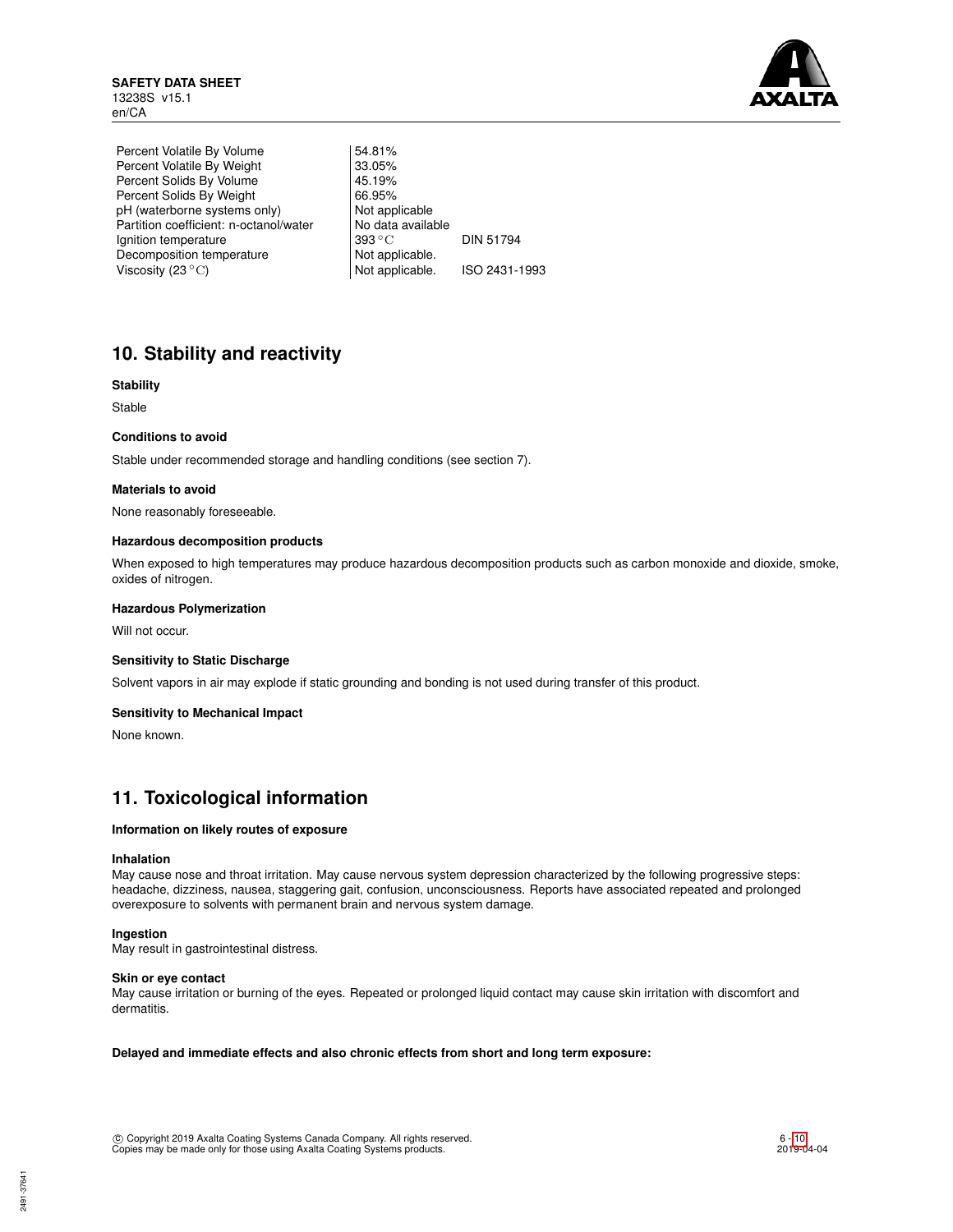### **Acute oral toxicity**

| <b>AXALTA</b> |  |
|---------------|--|

| Strontium chromate  | Category 4 |
|---------------------|------------|
| Diacetone alcohol   | Category 5 |
| Methyl amyl ketone  | Category 4 |
| Methyl ethyl ketone | Category 5 |
| Ethylbenzene        | Category 5 |
| Xylene              | Category 5 |
|                     |            |

# **Acute dermal toxicity**

Not classified according to GHS criteria

#### **Acute inhalation toxicity**

Not classified according to GHS criteria

% of unknown composition: 22.7 %

#### **Skin corrosion/irritation**

Not classified according to GHS criteria

### **Serious eye damage/eye irritation**

| Methyl isobutyl ketone Category 2A |             |
|------------------------------------|-------------|
| Diacetone alcohol                  | Category 2A |
| Ethyl acetate                      | Category 2A |
| Methyl ethyl ketone                | Category 2A |
| Xylene                             | Category 2A |
|                                    |             |

# **Respiratory sensitisation**

Not classified according to GHS criteria

#### **Skin sensitisation**

Not classified according to GHS criteria

#### **Germ cell mutagenicity**

Not classified according to GHS criteria

# **Carcinogenicity**

| Strontium chromate                   | Category 1B |
|--------------------------------------|-------------|
| Titanium dioxide                     | Category 2  |
| Ethylbenzene                         | Category 2  |
| Titanium dioxide, anatase Category 2 |             |

### **Toxicity for reproduction**

Not classified according to GHS criteria

# **Target Organ Systemic Toxicant - Single exposure**

• **Inhalation**

**Narcotic effects** Methyl amyl ketone, Ethyl acetate

### **Target Organ Systemic Toxicant - Repeated exposure** Not classified according to GHS criteria

**Aspiration toxicity**

Not classified according to GHS criteria

**Numerical measures of toxicity (acute toxicity estimation (ATE),etc. )** No information available.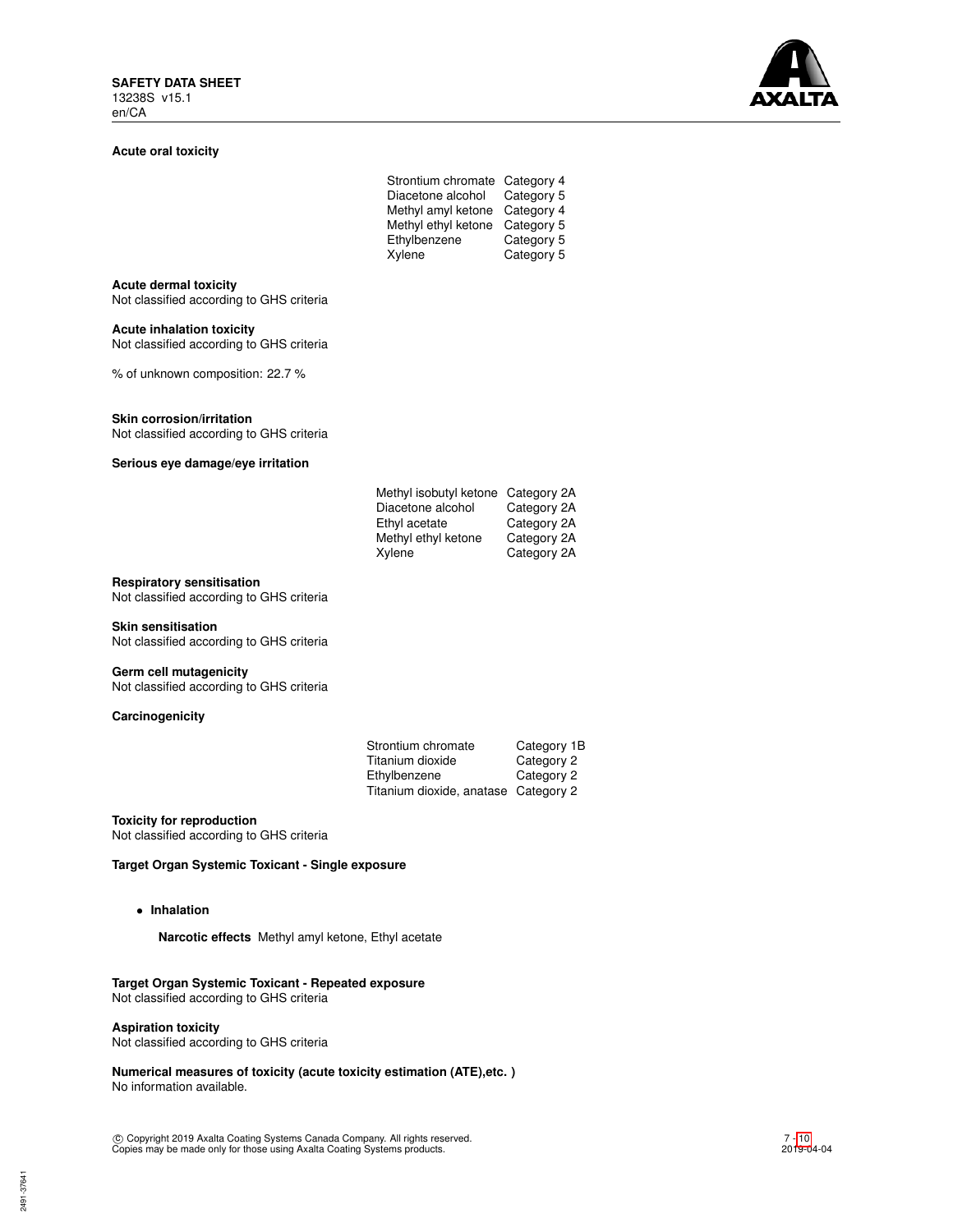

### **Symptoms related to the physical, chemical and toxicological characteristics**

Exposure to component solvents vapours concentration in excess of the stated occupational exposure limit may result in adverse health effect such as mucous membrane and respiratory system irritation and adverse effect on kidney, liver and central nervous system. Symptoms and signs include headache, dizziness, fatigue, muscular weakness, drowsiness and in extreme cases, loss of consciousness. Through skin resorbtion, solvents can cause some of the effects described here. Repeated or prolonged contact with the preparation may cause removal of natural fat from the skin resulting in non-allergic contact dermatitis and absorption through the skin. The liquid splashed in the eyes may cause irritation and reversible damage.

# **12. Ecological information**

There are no data available on the product itself. The product should not be allowed to enter drains or watercourses.

# **13. Disposal considerations**

# **Provincial Waste Classification**

Check appropriate provincial and local waste disposal regulations for proper classifications.

#### **Waste Disposal Method**

Do not allow material to contaminate ground water systems. Incinerate or otherwise dispose of waste material in accordance with Federal, State, Provincial, and local requirements. Do not incinerate in closed containers.

# **14. Transport information**

**International transport regulations**

| <b>IMDG (Sea transport)</b><br>UN number:<br>Proper shipping name:               | 1263<br>PAINT                                         |
|----------------------------------------------------------------------------------|-------------------------------------------------------|
| Hazard Class:<br>Subsidiary Hazard Class:<br>Packing group:<br>Marine Pollutant: | 3<br>Not applicable.<br>Ш<br>yes [strontium chromate] |
| ICAO/IATA (Air transport)<br>UN number:<br>Proper shipping name:                 | 1263<br><b>PAINT</b>                                  |
| Hazard Class:<br>Subsidiary Hazard Class: Not applicable.<br>Packing group:      | 3<br>Ш                                                |
| TDG<br>UN number:<br>Proper shipping name:                                       | 1263<br>PAINT                                         |
| Hazard Class:<br>Subsidiary Hazard Class: Not applicable.<br>Packing group:      | 3<br>Ш                                                |
|                                                                                  |                                                       |

### **Matters needing attention for transportation**

Confirm that there is no breakage, corrosion, or leakage from the container before shipping. Be sure to prevent damage to cargo by loading so as to avoid falling, dropping, or collapse. Ship in appropriate containers with denotation of the content in accordance with the relevant statutes and rules.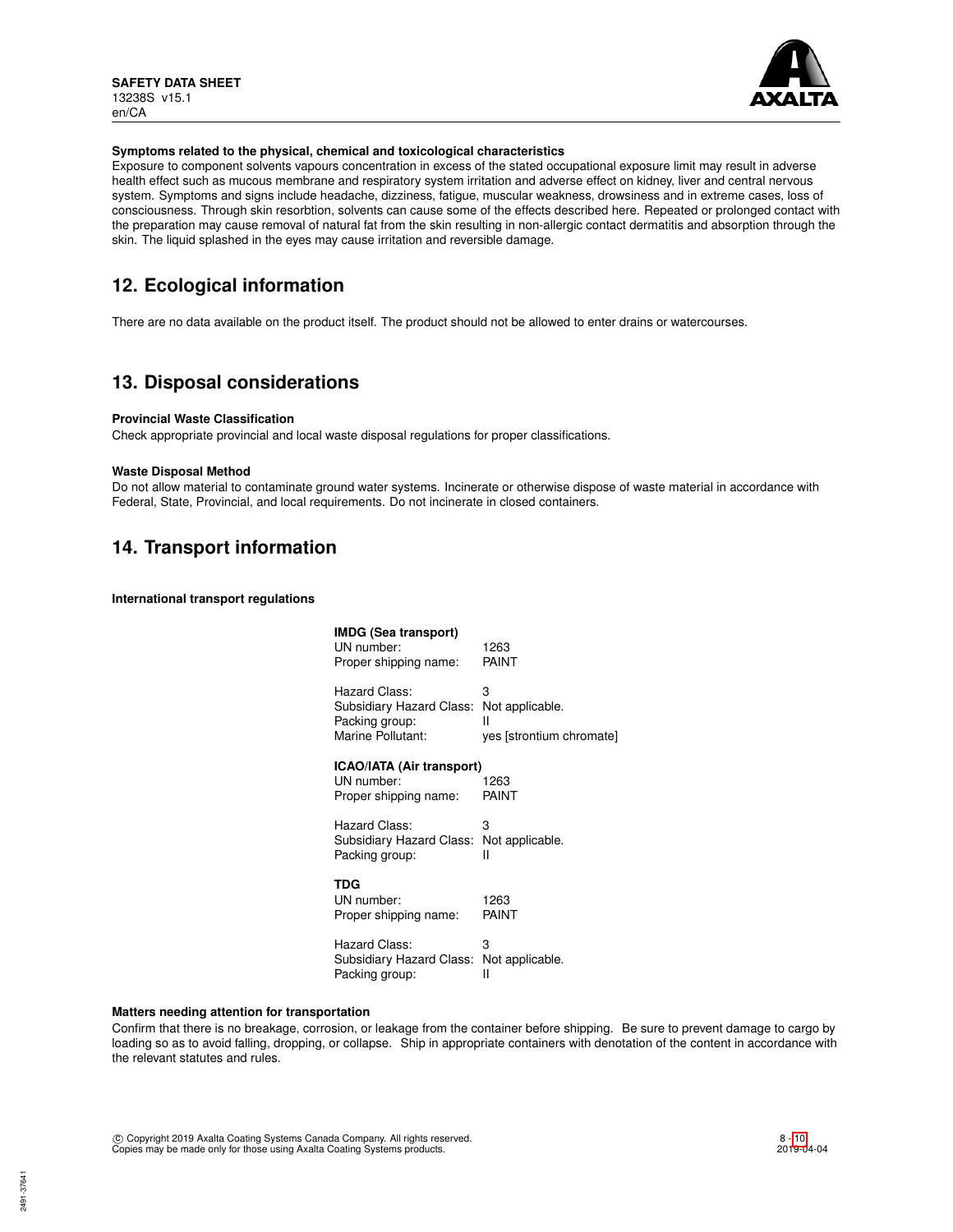

# **15. Regulatory information**

#### **TSCA Status**

In compliance with TSCA Inventory requirements for commercial purposes.

#### **DSL Status**

Product is not DSL listed because one or more ingredients are not on the DSL inventory.

# **Photochemical Reactivity**

Photochemically reactive

# **Regulatory information**

L

|                                     |   |           |           |           | <b>CERCLA</b>        | CAA       |            |
|-------------------------------------|---|-----------|-----------|-----------|----------------------|-----------|------------|
| CAS # Ingredient                    |   |           |           |           | 313                  | RQ(lbs)   | <b>HAP</b> |
| 7789-06-2 Strontium chromate        | N | <b>NR</b> | <b>NR</b> | C         |                      | 10        | Υ          |
| 108-10-1 Methyl isobutyl ketone     | N | <b>NR</b> | <b>NR</b> | A.C.F     |                      | 5,000     | Υ          |
| 123-42-2 Diacetone alcohol          | N | <b>NR</b> | <b>NR</b> | A.C.F     | N                    | <b>NR</b> | N          |
| 141-78-6 Ethyl acetate              | N | <b>NR</b> | <b>NR</b> | C.F       | N                    | <b>NR</b> | N          |
| 13463-67-7 Titanium dioxide         | N | <b>NR</b> | <b>NR</b> | А         | N                    | <b>NR</b> | N          |
| 110-43-0 Methyl amyl ketone         | N | <b>NR</b> | <b>NR</b> | A.C.F     | N                    | <b>NR</b> | N          |
| 78-93-3 Methyl ethyl ketone         | N | <b>NR</b> | <b>NR</b> | A,C,F     | N                    | 5.000     | N          |
| 100-41-4 Ethylbenzene               | N | <b>NR</b> | <b>NR</b> | A.C.F     | Υ                    | 1,000     | Υ          |
| 1317-70-0 Titanium dioxide, anatase | N | <b>NR</b> | <b>NR</b> | <b>NA</b> | N                    | <b>NR</b> | N          |
| 1330-20-7 Xylene                    | N | <b>NR</b> | <b>NR</b> | A.C.F     |                      | 100       | Υ          |
|                                     |   |           | 302 TPQ   |           | EPCRA-<br>RQ 311/312 |           |            |

# **Key:**

| <b>EPCRA</b>                                            | Emergency Planning and Community Right-to-know Act (aka Title III, SARA)                                                                                                                                                                       |                  |
|---------------------------------------------------------|------------------------------------------------------------------------------------------------------------------------------------------------------------------------------------------------------------------------------------------------|------------------|
| 302                                                     | Extremely hazardous substances                                                                                                                                                                                                                 |                  |
| $311/312$ Categories $F =$ Fire Hazard                  | $R =$ Reactivity Hazard $C =$ Chronic Hazard<br>P = Pressure Related Hazard                                                                                                                                                                    | A = Acute Hazard |
| 313 Information                                         | Section 313 Supplier Notification - The chemicals listed above with<br>a 'Y' in the 313 column are subject to reporting requirements of<br>Section 313 of the Emergency Planning and Community<br>Right-to-Know act of 1986 and of 40 CFR 372. |                  |
| <b>CERCLA</b><br>HAP<br><b>TPQ</b><br>RQ.<br>NA.<br>NR. | Comprehensive Emergency Response, Compensation and Liability Act of 1980.<br>Listed as a Clean Air Act Hazardous Air Pollutant.<br>Threshold Planning Quantity.<br><b>Reportable Quantity</b><br>not available<br>not regulated                |                  |

# **16. Other information**

HMIS rating H: 3 F: 3 R: 1

Glossary of Terms:

ACGIH | American Conference of Governmental Industrial Hygienists.<br>IARC | International Agency for Research on Cancer.

IARC | International Agency for Research on Cancer.<br>NTP | National Toxicology Program.

National Toxicology Program.

OEL Occupational Exposure Limit

OSHA | Occupational Safety and Health Administration.